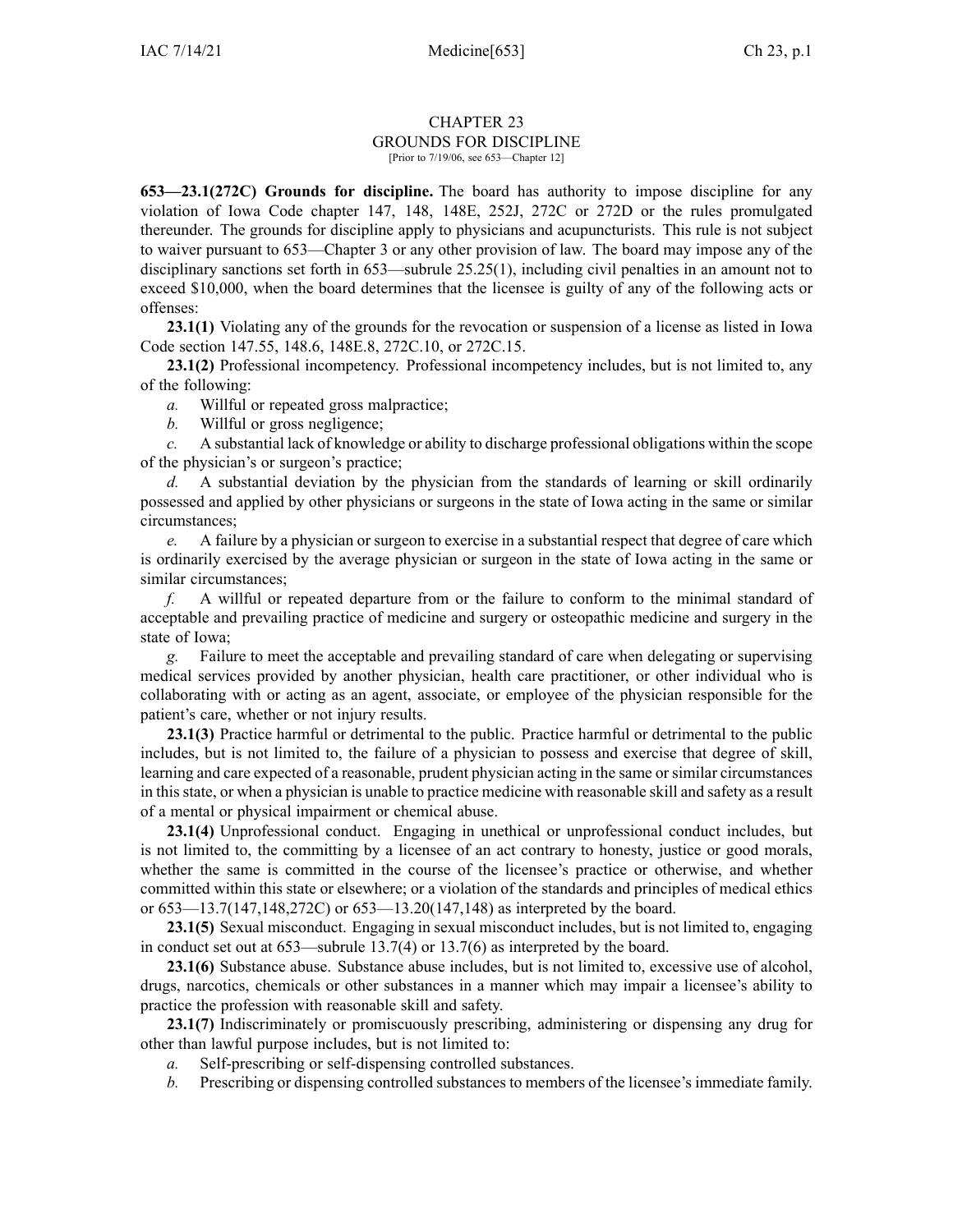(1) Prescribing or dispensing controlled substances to members of the licensee's immediate family is allowable for an acute condition or on an emergency basis when the licensee conducts an examination, establishes <sup>a</sup> medical record, and maintains proper documentation.

(2) Immediate family includes the physician's spouse or domestic partner and either of the physician's, spouse's, or domestic partner's parents, stepparents or grandparents; the physician's natural or adopted children or stepchildren and any child's spouse, domestic partner or children; the siblings of the physician or the physician's spouse or domestic partner and the sibling's spouse or domestic partner; or anyone else living with the physician.

**23.1(8)** Physical or mental impairment. Physical or mental impairment includes, but is not limited to, any physical, neurological or mental condition which may impair <sup>a</sup> physician's ability to practice the profession with reasonable skill and safety. Being adjudged mentally incompetent by <sup>a</sup> court of competent jurisdiction shall automatically suspend <sup>a</sup> license for the duration of the license unless the board orders otherwise.

**23.1(9)** Felony criminal conviction. Being convicted of <sup>a</sup> felony in the courts of this state, another state, the United States, or any country, territory or other jurisdiction, as defined in Iowa Code section [148.6\(2\)](https://www.legis.iowa.gov/docs/ico/section/148.6.pdf)*"b."*

**23.1(10)** Violation of the laws or rules governing the practice of medicine or acupuncture of this state, another state, the United States, or any country, territory or other jurisdiction. Violation of the laws or rules governing the practice of medicine includes, but is not limited to, willful or repeated violation of the provisions of these rules or the provisions of Iowa Code chapter [147](https://www.legis.iowa.gov/docs/ico/chapter/147.pdf), [148](https://www.legis.iowa.gov/docs/ico/chapter/148.pdf), [148E](https://www.legis.iowa.gov/docs/ico/chapter/148E.pdf) or [272C](https://www.legis.iowa.gov/docs/ico/chapter/272C.pdf) or other state or federal laws or rules governing the practice of medicine.

**23.1(11)** Violation of <sup>a</sup> lawful order of the board, previously entered by the board in <sup>a</sup> disciplinary or licensure hearing, or violation of the terms and provisions of a consent agreement or settlement agreement entered into between <sup>a</sup> licensee and the board.

**23.1(12)** Violation of an initial agreemen<sup>t</sup> or health contract entered into with the Iowa physician health program (IPHP).

**23.1(13)** Failure to comply with an evaluation order. Failure to comply with an order of the board requiring <sup>a</sup> licensee to submit to evaluation under Iowa Code section [148.6\(2\)](https://www.legis.iowa.gov/docs/ico/section/148.6.pdf)*"h"* or [272C.9\(1\)](https://www.legis.iowa.gov/docs/ico/section/272C.9.pdf).

**23.1(14)** Knowingly making misleading, deceptive, untrue or fraudulent representations in the practice of <sup>a</sup> profession. Knowingly making misleading, deceptive, untrue or fraudulent representations in the practice of <sup>a</sup> profession includes, but is not limited to, an intentional perversion of the truth, either orally or in writing, by <sup>a</sup> physician in the practice of medicine and surgery or osteopathic medicine and surgery or by an acupuncturist.

**23.1(15)** Fraud in procuring <sup>a</sup> license. Fraud in procuring <sup>a</sup> license includes, but is not limited to, an intentional perversion of the truth in making application for <sup>a</sup> license to practice acupuncture, medicine and surgery, or osteopathic medicine and surgery in this state, and includes false representations of material fact, whether by word or by conduct, by false or misleading allegations, or by concealment of that which should have been disclosed when making application for <sup>a</sup> license in this state, or attempting to file or filing with the board any false or forged document submitted with an application for <sup>a</sup> license in this state.

**23.1(16)** Fraud in representations as to skill or ability. Fraud in representations as to skill or ability includes, but is not limited to, <sup>a</sup> licensee's having made misleading, deceptive or untrue representations as to the acupuncturist's or physician's competency to perform professional services for which the licensee is not qualified to perform by education, training or experience.

**23.1(17)** Use of untruthful or improbable statements in advertisements. Use of untruthful or improbable statements in advertisements includes, but is not limited to, an action by <sup>a</sup> licensee in making known to the public information or intention which is false, deceptive, misleading or promoted through fraud or misrepresentation and includes statements which may consist of, but are not limited to:

*a.* Inflated or unjustified claims which lead to expectations of favorable results;

*b.* Self-laudatory claims that imply that the licensee is skilled in <sup>a</sup> field or specialty of practice for which the licensee is not qualified;

*c.* Representations that are likely to cause the average person to misunderstand; or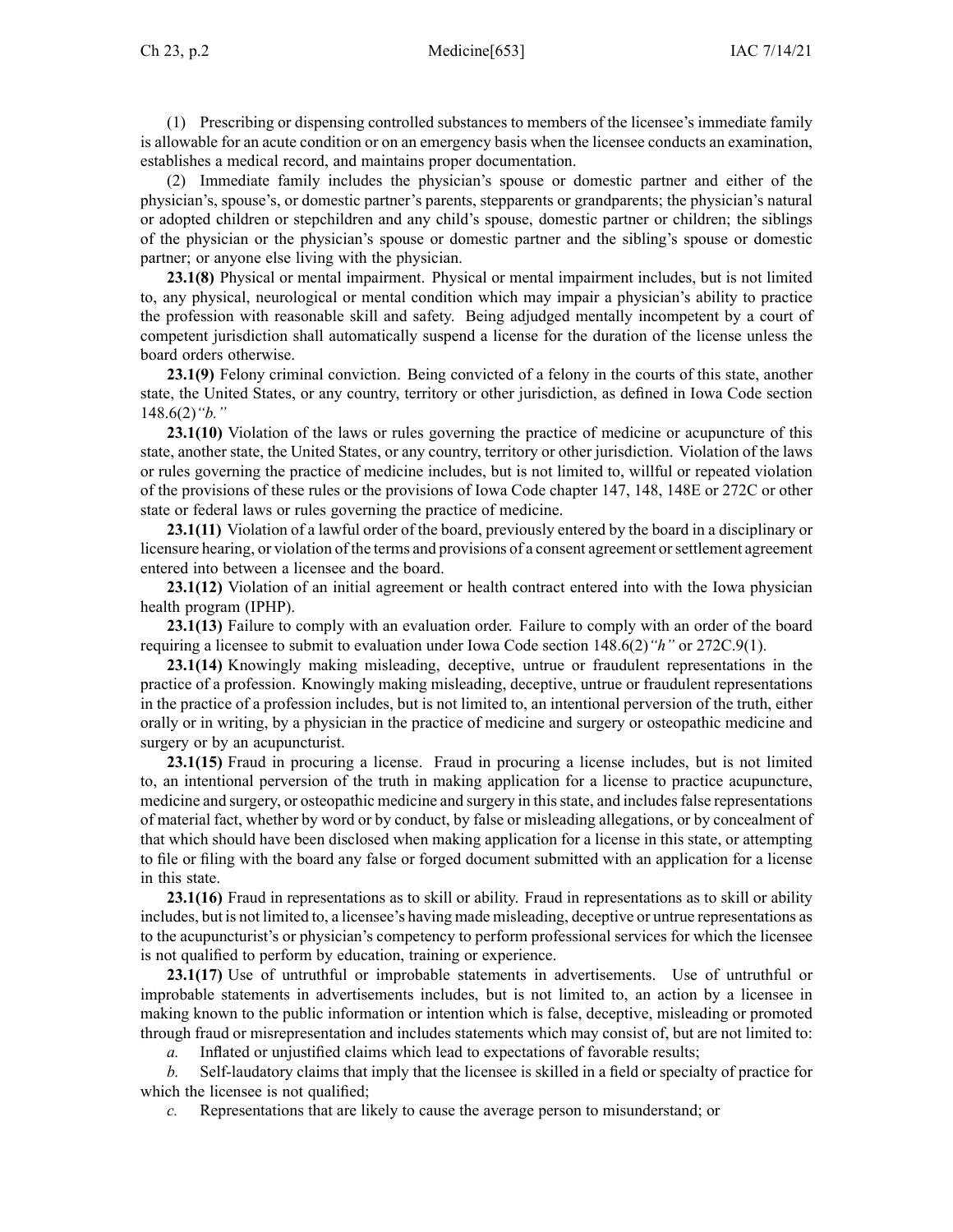*d.* Extravagant claims or claims of extraordinary skills not recognized by the medical profession. **23.1(18)** Obtaining any fee by fraud or misrepresentation.

**23.1(19)** Acceptance of remuneration for referral of <sup>a</sup> patient to other health professionals in violation of the law or medical ethics.

**23.1(20)** Knowingly submitting <sup>a</sup> false repor<sup>t</sup> of continuing education or failure to submit the required reports of continuing education.

**23.1(21)** Knowingly aiding, assisting, procuring, or advising <sup>a</sup> person in the unlawful practice of acupuncture, medicine and surgery, or osteopathic medicine and surgery.

**23.1(22)** Failure to repor<sup>t</sup> disciplinary action. Failure to repor<sup>t</sup> <sup>a</sup> license revocation, suspension or other disciplinary action taken against the licensee by <sup>a</sup> professional licensing authority of another state, an agency of the United States government, or any country, territory or other jurisdiction within 30 days of the final action by such licensing authority. A stay by an appellate court shall not negate this requirement; however, if such disciplinary action is overturned or reversed by <sup>a</sup> court of last resort, such repor<sup>t</sup> shall be expunged from the records of the board.

**23.1(23)** Failure to repor<sup>t</sup> voluntary agreements. Failure to repor<sup>t</sup> any voluntary agreemen<sup>t</sup> to restrict the practice of acupuncture, medicine and surgery, or osteopathic medicine and surgery entered into with this state, another state, the United States, an agency of the federal government, or any country, territory or other jurisdiction.

**23.1(24)** Failure to notify the board within 30 days after occurrence of any settlement or adverse judgment of <sup>a</sup> malpractice claim or action.

**23.1(25)** Failure to file the reports required by [653—22.2\(272C\)](https://www.legis.iowa.gov/docs/iac/rule/653.22.2.pdf) within 30 days concerning wrongful acts or omissions committed by another licensee.

**23.1(26)** Failure to comply with <sup>a</sup> valid subpoena issued by the board pursuan<sup>t</sup> to Iowa Code sections [17A.13](https://www.legis.iowa.gov/docs/ico/section/17A.13.pdf) and [272C.6](https://www.legis.iowa.gov/docs/ico/section/272C.6.pdf) and [653—subrule](https://www.legis.iowa.gov/docs/iac/rule/653.24.2.pdf) 24.2(6) and rule [653—25.12\(17A\)](https://www.legis.iowa.gov/docs/iac/rule/653.25.12.pdf).

**23.1(27)** Failure to submit to <sup>a</sup> board-ordered mental, physical, clinical competency, or substance abuse evaluation or drug or alcohol screening.

**23.1(28)** The inappropriate use of <sup>a</sup> rubber stamp to affix <sup>a</sup> signature to <sup>a</sup> prescription. A person who is unable, due to <sup>a</sup> disability, to make <sup>a</sup> written signature or mark, however, may substitute in lieu of <sup>a</sup> signature <sup>a</sup> rubber stamp which is adopted by the disabled person for all purposes requiring <sup>a</sup> signature and which is affixed by the disabled person or affixed by another person upon the reques<sup>t</sup> of the disabled person and in the presence of the disabled person.

**23.1(29)** Maintaining any presigned prescription which is intended to be completed and issued at <sup>a</sup> later time.

**23.1(30)** Failure to comply with the recommendations issued by the Centers for Disease Control and Prevention of the United States Department of Health and Human Services for preventing transmission of human immunodeficiency virus and hepatitis B virus to patients during exposure-prone invasive procedures, or with the protocols established pursuan<sup>t</sup> to Iowa Code chapter [139A](https://www.legis.iowa.gov/docs/ico/chapter/139A.pdf).

**23.1(31)** Failure by <sup>a</sup> physician with HIV or HBV who practices in <sup>a</sup> hospital setting, and who performs exposure-prone procedures, to repor<sup>t</sup> the physician's HIV or HBV status to an exper<sup>t</sup> review panel established by <sup>a</sup> hospital under Iowa Code section [139A.22\(1\)](https://www.legis.iowa.gov/docs/ico/section/139A.22.pdf) or to an exper<sup>t</sup> review panel established by the department of public health under Iowa Code section [139A.22\(3\)](https://www.legis.iowa.gov/docs/ico/section/139A.22.pdf).

**23.1(32)** Failure by <sup>a</sup> physician with HIV or HBV who practices outside <sup>a</sup> hospital setting, and who performs exposure-prone procedures, to repor<sup>t</sup> the physician's HIV or HBV status to an exper<sup>t</sup> review panel established by the department of public health under Iowa Code section [139A.22\(3\)](https://www.legis.iowa.gov/docs/ico/section/139A.22.pdf).

**23.1(33)** Failure by <sup>a</sup> physician subject to the reporting requirements of [23.1\(31\)](https://www.legis.iowa.gov/docs/iac/rule/653.23.1.pdf) and [23.1\(32\)](https://www.legis.iowa.gov/docs/iac/rule/653.23.1.pdf) to comply with the recommendations of an exper<sup>t</sup> review panel established by the department of public health pursuan<sup>t</sup> to Iowa Code section [139A.22\(3\)](https://www.legis.iowa.gov/docs/ico/section/139A.22.pdf), with hospital protocols established pursuan<sup>t</sup> to Iowa Code section [139A.22\(1\)](https://www.legis.iowa.gov/docs/ico/section/139A.22.pdf), or with health care facility procedures established pursuan<sup>t</sup> to Iowa Code section [139A.22\(2\)](https://www.legis.iowa.gov/docs/ico/section/139A.22.pdf).

**23.1(34)** Noncompliance with <sup>a</sup> suppor<sup>t</sup> order or with <sup>a</sup> written agreemen<sup>t</sup> for paymen<sup>t</sup> of suppor<sup>t</sup> as evidenced by <sup>a</sup> certificate of noncompliance issued pursuan<sup>t</sup> to Iowa Code chapter [252J](https://www.legis.iowa.gov/docs/ico/chapter/252J.pdf). Disciplinary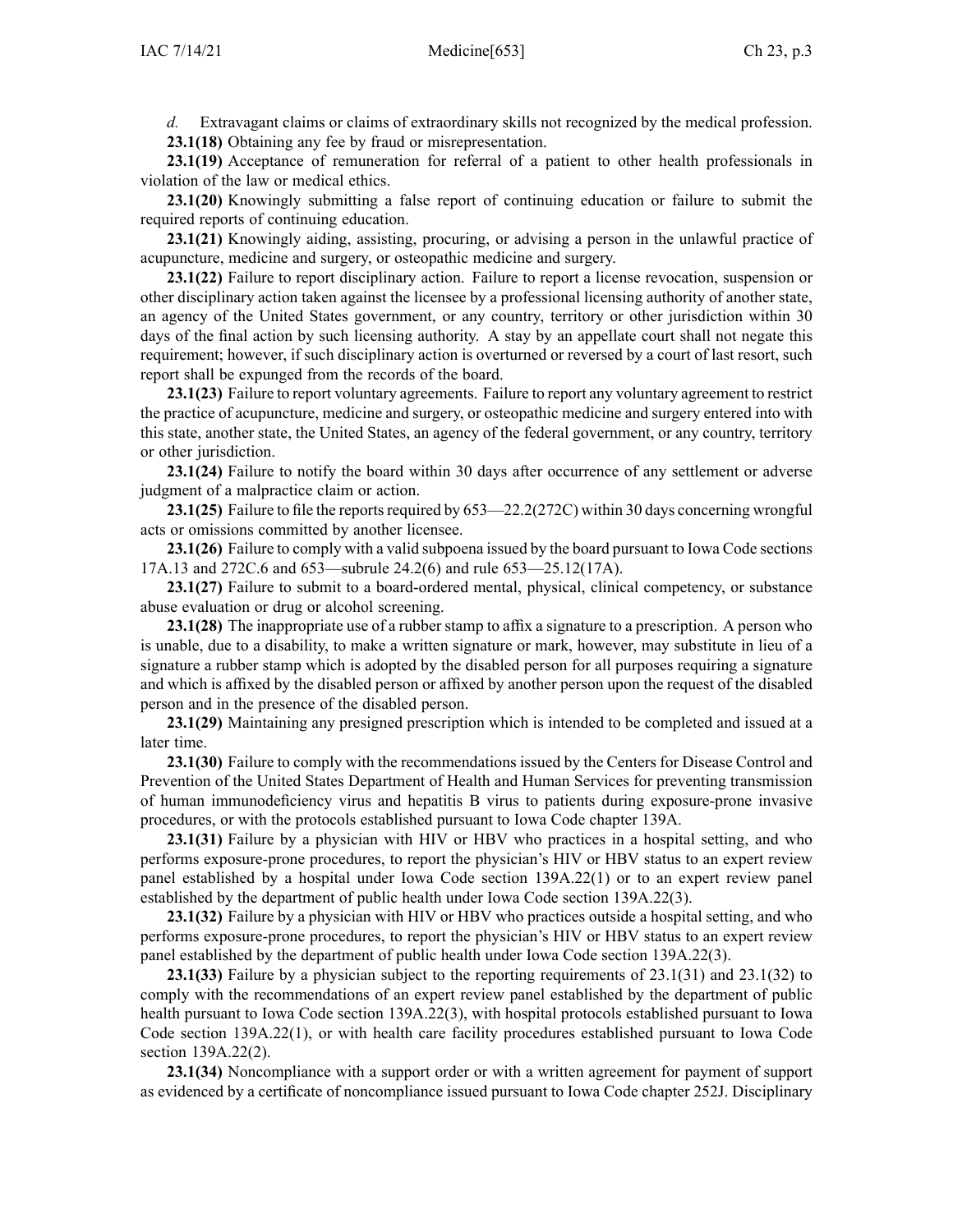proceedings initiated under this rule shall follow the procedures set forth in Iowa Code chapter [252J](https://www.legis.iowa.gov/docs/ico/chapter/252J.pdf) and [653—Chapter](https://www.legis.iowa.gov/docs/iac/chapter/653.15.pdf) 15.

**23.1(35)** Rescinded IAB [3/11/20](https://www.legis.iowa.gov/docs/aco/bulletin/03-11-2020.pdf), effective 4/15/20.

**23.1(36)** Improper managemen<sup>t</sup> of medical records. Improper managemen<sup>t</sup> of medical records includes, but is not limited to, failure to maintain timely, accurate, and complete medical records.

**23.1(37)** Failure to transfer medical records to another physician in <sup>a</sup> timely fashion when legally requested to do so by the subject patient or by <sup>a</sup> legally designated representative of the subject patient.

**23.1(38)** Failure to respond to or comply with <sup>a</sup> board investigation initiated pursuan<sup>t</sup> to Iowa Code section [272C.3](https://www.legis.iowa.gov/docs/ico/section/272C.3.pdf) and [653—24.2](https://www.legis.iowa.gov/docs/iac/rule/653.24.2.pdf)(17A,147,148,272C).

**23.1(39)** Failure to comply with the direct billing requirements for anatomic pathology services established in Iowa Code Supplement section [147.106](https://www.legis.iowa.gov/docs/ico/section/147.106.pdf).

**23.1(40)** Failure to submit an additional completed fingerprint card and applicable fee, within 30 days of <sup>a</sup> reques<sup>t</sup> made by board staff, when <sup>a</sup> previous fingerprint submission has been determined to be unacceptable.

**23.1(41)** Failure to respond to the board or submit continuing education materials during <sup>a</sup> board audit, within 30 days of <sup>a</sup> reques<sup>t</sup> made by board staff or within the extension of time if one had been granted.

**23.1(42)** Failure to respond to the board or submit requested mandatory training for identifying and reporting abuse materials during <sup>a</sup> board audit, within 30 days of <sup>a</sup> reques<sup>t</sup> made by board staff or within the extension of time if one had been granted.

**23.1(43)** Nonpayment of state debt as evidenced by <sup>a</sup> certificate of noncompliance issued pursuan<sup>t</sup> to 2008 Iowa Acts, Senate File 2428, division II, and [653—Chapter](https://www.legis.iowa.gov/docs/iac/chapter/653.12.pdf) 12.

**23.1(44)** Voluntary agreements. The board may take disciplinary action against <sup>a</sup> physician if that physician has entered into <sup>a</sup> voluntary agreemen<sup>t</sup> to restrict the practice of medicine in another state, district, territory, or country.

*a.* The board will use the following criteria to determine if <sup>a</sup> physician has entered into <sup>a</sup> voluntary agreemen<sup>t</sup> within the meaning of Iowa Code section [148.12](https://www.legis.iowa.gov/docs/ico/section/148.12.pdf) and this rule.

(1) The voluntary agreemen<sup>t</sup> was signed during or at the conclusion of <sup>a</sup> disciplinary investigation, or to preven<sup>t</sup> <sup>a</sup> matter from proceeding to <sup>a</sup> disciplinary investigation.

(2) The agreemen<sup>t</sup> includes any or all of the following:

1. Education or testing that is beyond the jurisdiction's usual requirement for <sup>a</sup> license or license renewal.

2. An assignment beyond what is required for license renewal or regular practice, e.g., adoption of <sup>a</sup> protocol, use of <sup>a</sup> chaperone, completion of specified continuing education, or completion of <sup>a</sup> writing assignment.

3. A prohibition or limitation on practice privileges, e.g., <sup>a</sup> restriction on prescribing or administering controlled substances.

4. Compliance with an educational plan.

5. A requirement that surveys or reviews of patients or patient records be conducted.

6. A practice monitoring requirement.

7. A special notification requirement for <sup>a</sup> change of address.

8. Payment that is not routinely required of all physicians in that jurisdiction, such as <sup>a</sup> civil penalty, fine, or reimbursement of any expenses.

9. Any other activity or requirements imposed by the board that are beyond the usual licensure requirements for obtaining, renewing, or reinstating <sup>a</sup> license in that jurisdiction.

*b.* A certified copy of the voluntary agreemen<sup>t</sup> shall be considered prima facie evidence.

**23.1(45)** Performing or attempting to perform any surgical or invasive procedure on the wrong patient or at the wrong anatomical site or performing the wrong surgical procedure on <sup>a</sup> patient.

**23.1(46)** Violation of the standards of practice for medical directors who delegate and supervise medical aesthetic services performed by nonphysician persons at <sup>a</sup> medical spa as set out at rule [653—13.8](https://www.legis.iowa.gov/docs/iac/rule/653.13.8.pdf)(148,272C).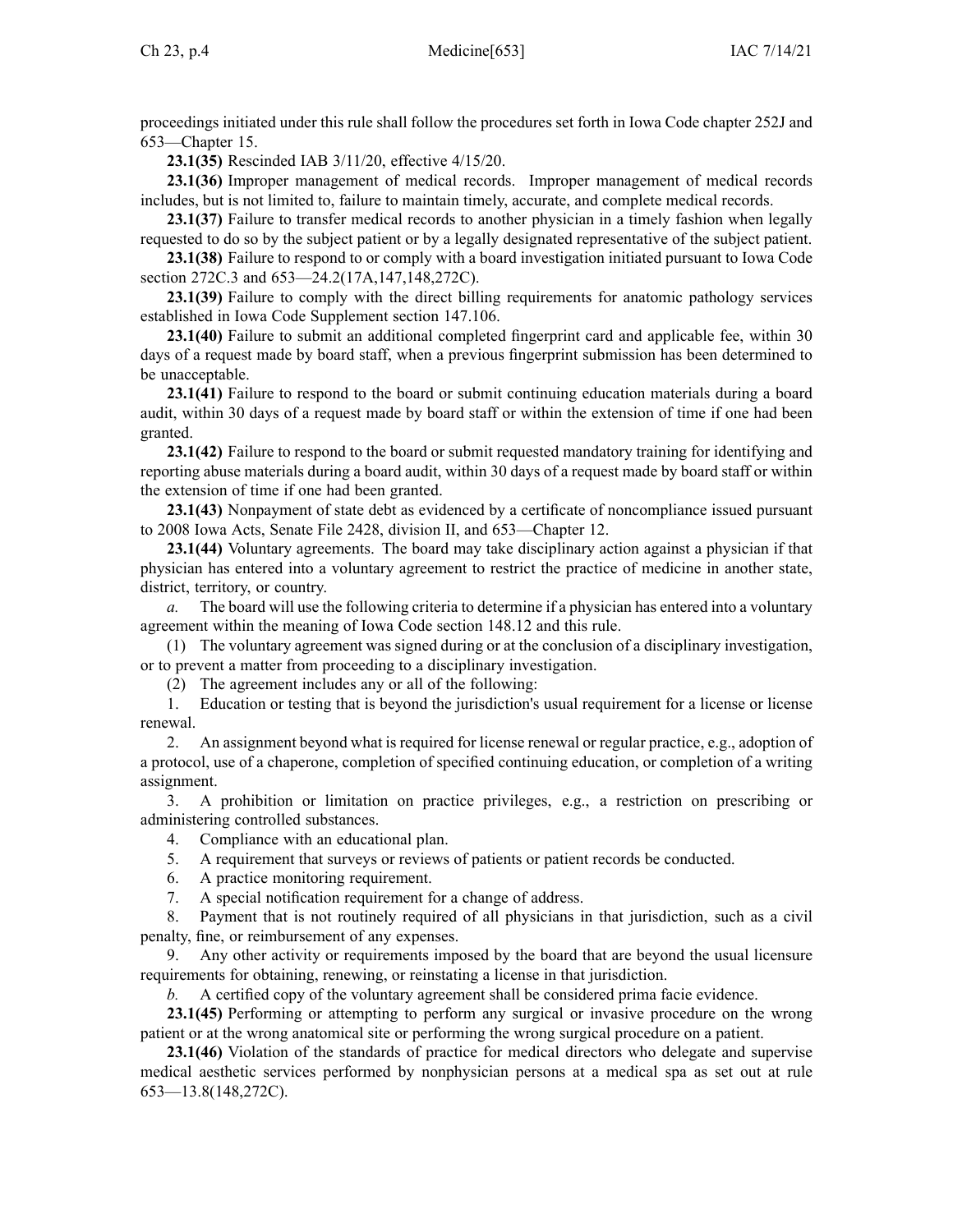**23.1(47)** Failure to provide the board, within 14 days of <sup>a</sup> reques<sup>t</sup> by the board as set out at [653—paragraph](https://www.legis.iowa.gov/docs/iac/rule/653.13.8.pdf) 13.8(5)*"l,"* written verification of the education and training of all nonphysician persons who perform medical aesthetic services at <sup>a</sup> medical spa.

**23.1(48)** Failure to file with the board <sup>a</sup> written repor<sup>t</sup> and <sup>a</sup> copy of the hospital disciplinary action within 30 days of any hospital disciplinary action or the licensee's voluntary action to avoid <sup>a</sup> hospital investigation or hospital disciplinary action, as required by rule [653—22.5](https://www.legis.iowa.gov/docs/iac/rule/653.22.5.pdf)(272C).

This rule is intended to implement Iowa Code chapters [17A](https://www.legis.iowa.gov/docs/ico/chapter/17A.pdf), [147](https://www.legis.iowa.gov/docs/ico/chapter/147.pdf), [148](https://www.legis.iowa.gov/docs/ico/chapter/148.pdf), [272C](https://www.legis.iowa.gov/docs/ico/chapter/272C.pdf) and 272D. [**ARC [8525B](https://www.legis.iowa.gov/docs/aco/arc/8525B.pdf)**, IAB 2/10/10, effective 3/17/10; **ARC [9088B](https://www.legis.iowa.gov/docs/aco/arc/9088B.pdf)**, IAB 9/22/10, effective 10/27/10; **ARC [9598B](https://www.legis.iowa.gov/docs/aco/arc/9598B.pdf)**, IAB 7/13/11, effective 8/17/11; **ARC [0533C](https://www.legis.iowa.gov/docs/aco/arc/0533C.pdf)**, IAB 12/26/12, effective 1/30/13; **ARC [4979C](https://www.legis.iowa.gov/docs/aco/arc/4979C.pdf)**, IAB 3/11/20, effective 4/15/20; **ARC [5600C](https://www.legis.iowa.gov/docs/aco/arc/5600C.pdf)**, IAB 5/5/21, effective 6/9/21; **ARC [5749C](https://www.legis.iowa.gov/docs/aco/arc/5749C.pdf)**, IAB 7/14/21, effective 8/18/21]

**653—23.2(272C) Student loan default or delinquency—prohibited grounds for discipline.** The board shall not suspend or revoke <sup>a</sup> license issued by the board to <sup>a</sup> person who is in default or is delinquent on repaymen<sup>t</sup> or <sup>a</sup> service obligation under federal or state postsecondary educational loans or public or private services-conditional postsecondary tuition assistance solely on the basis of such default or delinquency.

This rule is intended to implement Iowa Code section [272C.4\(10\)](https://www.legis.iowa.gov/docs/ico/section/272C.4.pdf). [**ARC [4979C](https://www.legis.iowa.gov/docs/aco/arc/4979C.pdf)**, IAB 3/11/20, effective 4/15/20]

> [Filed 2/5/79, Notice 11/29/78—published 2/21/79, effective 3/29/79] [Filed without Notice 2/14/80—published 3/5/80, effective 4/9/80] [Filed 10/10/80, Notice 8/20/80—published 10/29/80, effective 12/3/80] [Filed 6/14/82, Notice 4/28/82—published 7/7/82, effective 8/11/82] [Filed 9/9/83, Notice 8/3/83—published 9/28/83, effective  $11/2/83^{\text{T}}$ ] [Filed 3/9/84, Notice 1/18/84—published 3/28/84, effective 5/2/84] [Filed 10/19/84, Notice 8/29/84—published 11/7/84, effective  $12/12/84^2$ ] [Filed emergency 4/15/88—published 5/4/88, effective 4/15/88] [Filed 10/28/88, Notice 6/15/88—published 11/16/88, effective 12/21/88] [Filed 7/21/89, Notice 5/17/89—published 8/9/89, effective 9/13/89] [Filed 8/2/90, Notice 5/30/90—published 8/22/90, effective 9/26/90] [Filed 4/1/94, Notice 2/2/94—published 4/27/94, effective 6/1/94] [Filed 11/3/94, Notice 9/28/94—published 11/23/94, effective 12/28/94] [Filed 12/14/95, Notice 8/30/95—published 1/3/96, effective 2/7/96] [Filed 2/23/96, Notice 9/27/95—published 3/13/96, effective 4/17/96] [Filed 2/23/96, Notice 1/3/96—published 3/13/96, effective 4/17/96] [Filed 5/2/97, Notice 3/12/97—published 5/21/97, effective 6/25/97] [Filed 5/2/97, Notice 3/26/97—published 5/21/97, effective 6/25/97] [Filed 2/2/98, Notice 11/5/97—published 2/25/98, effective 4/1/98] [Filed 6/12/98, Notice 4/22/98—published 7/1/98, effective 8/5/98] [Filed 2/5/99, Notice 12/2/98—published 2/24/99, effective 3/31/99] [Filed 4/30/99, Notice 3/24/99—published 5/19/99, effective 7/1/99] [Filed 11/10/99, Notice 9/22/99—published 12/1/99, effective 1/5/00] [Filed 12/1/00, Notice 10/18/00—published 12/27/00, effective 1/31/01] [Filed 5/11/01, Notice 4/4/01—published 5/30/01, effective 7/4/01] [Filed 2/14/02, Notice 1/9/02—published 3/6/02, effective 4/10/02] [Filed 6/6/02, Notice 3/6/02—published 6/26/02, effective 7/31/02] [Filed 5/20/04, Notice 4/14/04—published 6/9/04, effective 7/14/04] [Filed 7/16/04, Notice 6/9/04—published 8/4/04, effective 9/8/04] [Filed 7/29/05, Notice 6/22/05—published 8/17/05, effective 9/21/05] [Filed 6/27/06, Notice 2/15/06—published 7/19/06, effective 8/23/06] [Filed 12/14/06, Notice 11/8/06—published 1/17/07, effective 2/21/07] [Filed 2/8/07, Notice 1/3/07—published 2/28/07, effective 4/4/07] [Filed 7/24/08, Notice 6/18/08—published 8/13/08, effective 9/17/08] [Filed 9/18/08, Notice 8/13/08—published 10/8/08, effective 11/12/08]◊